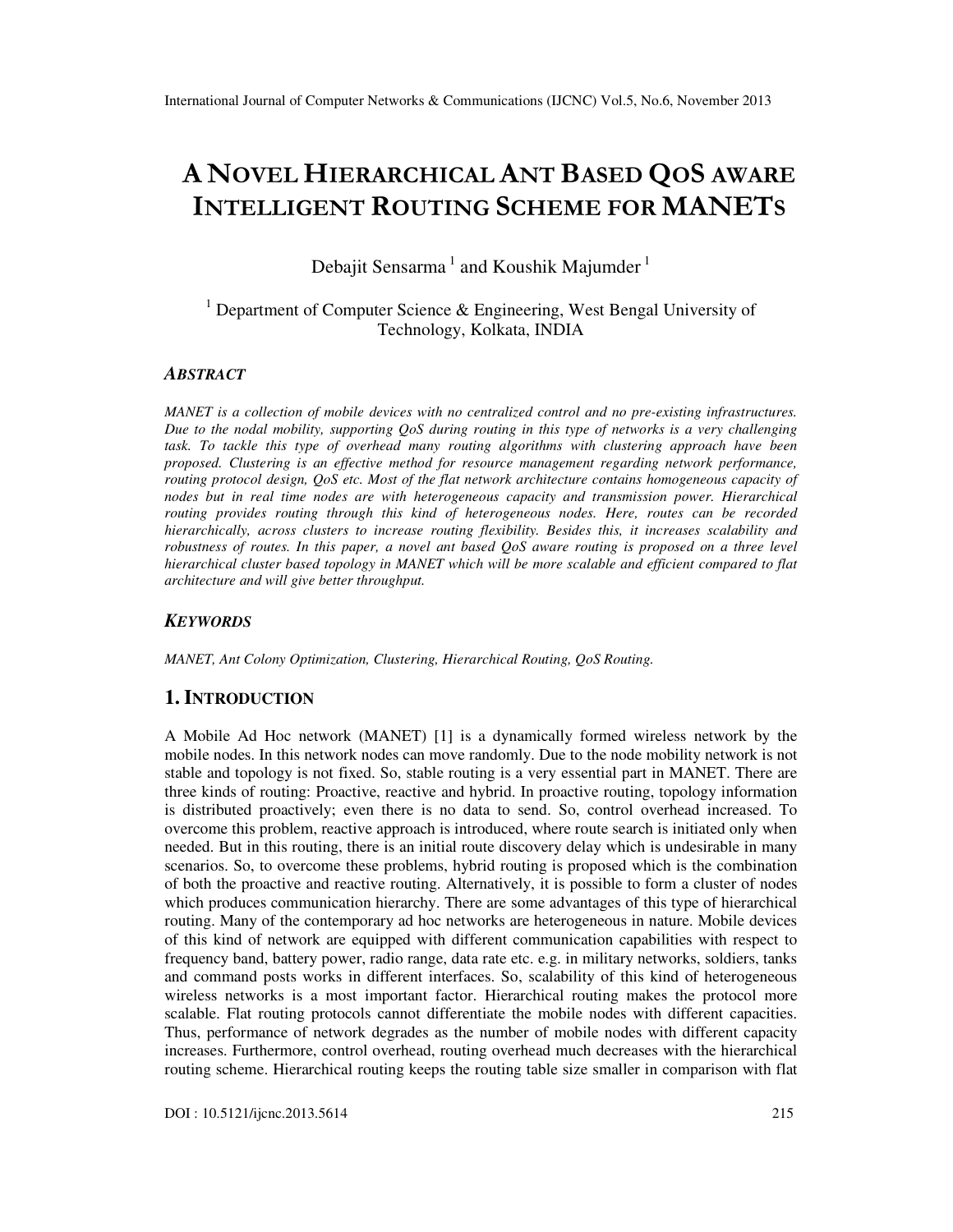routing scheme. Failure is isolated in hierarchical network topology. So, overhead of route maintenance also decreases.

In this paper, clustering technique is used to organize mobile nodes in small cluster to provide a hierarchical network structure of heterogeneous mobile nodes in MANET. This algorithm takes advantages of Ant Colony Optimization (ACO) [3]. It uses ACO technique for selecting cluster heads. Also intra-cluster routing is done by ACO. It also provides QoS provisioning in each level of hierarchy for efficient and scalable QoS aware route discovery and maintenance. This proposed routing scheme decreases the overhead and improves the overall performance of MANET. The paper is organized as follows: Section 2 describes the Ant colony optimization. Section 3 describes the related works. In section 4 assumptions of this algorithm is given. Section 5 describes the design of the protocol. Section 6 explains the proposed routing protocol. Section 7 explains the performance analysis. Finally section 8 concludes the paper.

# **2. ANT COLONY OPTIMIZATION**

The Ant colony optimization is based on the foraging behavior of ants [3, 11]. When ant started food searching they wonder randomly. When they find the food they return to their colony laying a chemical substance called pheromone. The ants travel randomly exploring all paths but the ants which travel the shortest path reinforce the path with more pheromone. Most of the ant follows the path which has the greater pheromone intensity. This autocatalytic behavior quickly identifies the shortest path.

Some properties characterizes ACO instances for routing problems, they are:

- a. In a network where the topology changes dynamically, highly adaptive routing is necessary. Also, in the network without any centralized control, due to node mobility the link can be broken any time and the communication may be lost. If multiple paths exist between source and the destination, one path lost cannot effect the communication, because anyone of the existing paths can be used for routing. ACO provides both the traffic-adaptive and the multipath routing.
- b. It is necessary to choose a path for routing which satisfies both the required constraints for routing, for this some previous information are needed and based on the newer and the previous information the path is chosen. In ACO, both the passive and active information are gathered and monitored.
- c. ACO uses the stochastic components for routing.
- d. ACO does not allow local search estimates to have global impact for the required solution. In ACO no routing information has to transmit to neighbor or all the nodes.
- e. ACO does not set paths like other greedy shortest path schemes, at the time of path set up it also taken care of load balancing. So, it taken care of the link quality also.
- f. Another important aspect is parameter setting. It is done by ACO in less sensitive way.

Figure 1 illustrates the behavior of ants. A set of ants moves along a straight line from their nest A to a food source B (Figure 1a). At a given moment, an obstacle is put across this way so that side (E) is longer than side (F) (Figure 1b). Now, the ants have to decide which direction they will take: either E or F. The first ones will choose a random direction and will deposit pheromone along their way. The ants taking the way AEB (or AFB), will arrive at the end of the obstacle (depositing more pheromone on their way) before those that take the way AEB (or AFB). So, pheromone intensity of route AFB becomes greater than that of route AEB. So, the ants choose the path AFB (Figure 1c). The ants will then find the shortest way between their nest and the food source.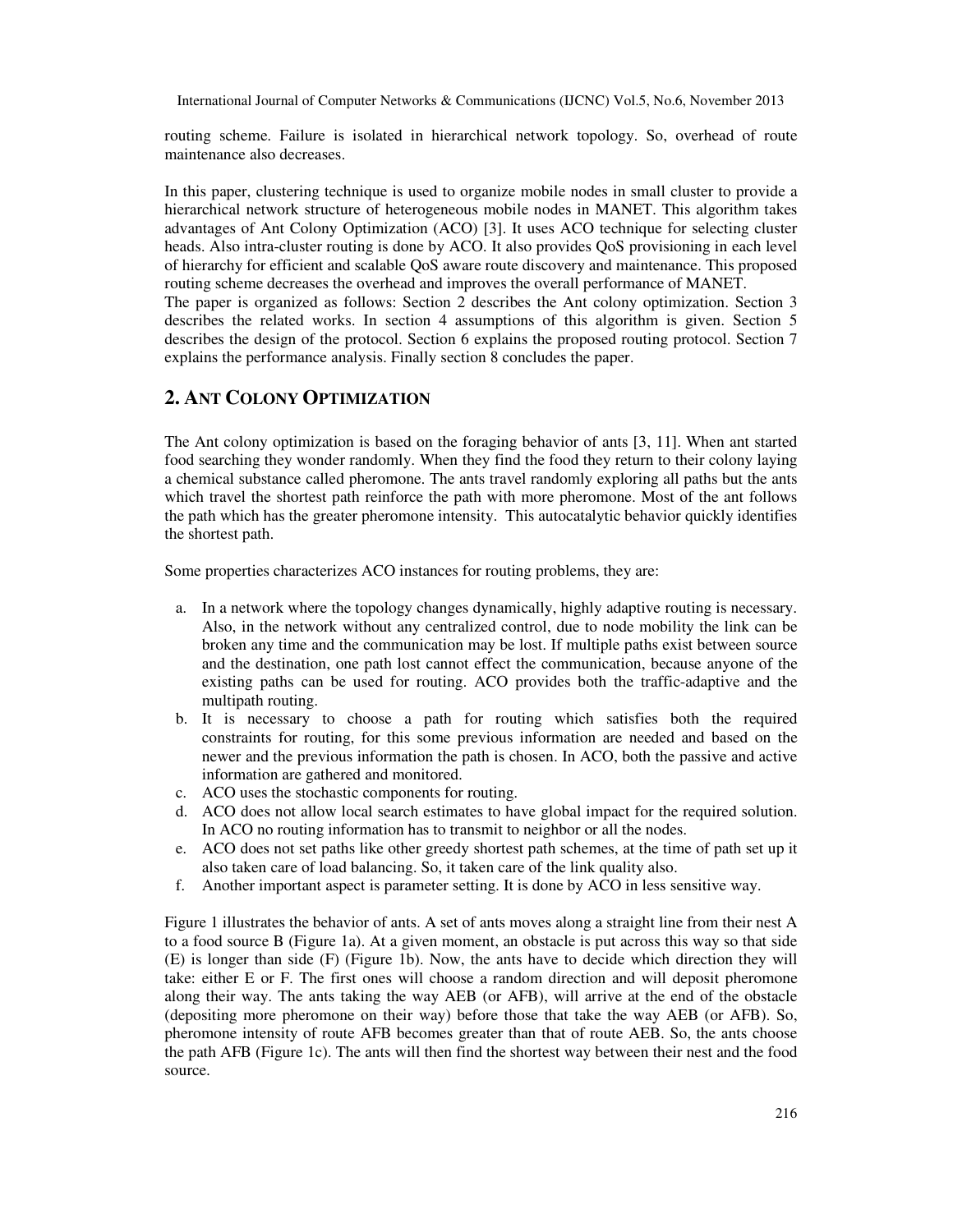

**Fig. 1.** Behaviour of ants for searching the food from A to B

The mechanism of ant colony optimization is described below:

Suppose, an artificial ant deposit a quantity of pheromone represented by  $\Delta \tau_{i,j}$  only after completing their route and not in an incremental way during their advancement. This quantity of pheromone is a function of the found route quality.

Pheromone is a volatile substance. An ant changes the amount of pheromone on the path  $(i, j)$ when moving from node *i* to node *j* as follows:

$$
\tau_{i,j} = \sigma \cdot \tau_{i,j} + \Delta \tau_{i,j} \tag{1}
$$

Where  $0 < \rho < 1$  and  $\rho$  is the pheromone evaporation factor which avoids infinite increment of pheromone which may leads to stagnation of the route.

At one point i, an ant chooses the point j (i.e. to follow the path  $(i, j)$ ) according to the following probability:

$$
P_{i,j} = \frac{(\tau_{ij})^{\alpha} . (\eta_{ij})^{\beta}}{\sum_{i,k \in C} (\tau_{ik})^{\alpha} . (\eta_{ik})^{\beta}}
$$
(2)

Where,

 $\tau_{i,i}$ : is the pheromone intensity on path ( i, j).

 $\eta_{i,j}$ : is the ant's visibility field on path ( i, j)(an ant assumes that there is food at the end of this path).

α and β : are the parameters which control the relative importance of the pheromone intensity compared to ant's visibility field.

C: represents the set of possible paths starting from point  $i$   $((i, k)$  is a path of C).

Like real pheromone the artificial pheromone decreases over time for fast convergence of pheromone on the edges. This happen in ACO according to the following formula:

$$
\tau_{i,j} = (1-q). \ \tau_{i,j} \qquad \qquad q \in (0,1] \tag{3}
$$

## **3. RELATED WORKS**

Several cluster based hierarchical routing protocols has been proposed. In [4] a two layer heterogeneous network has been proposed. Here, the first layer is formed by the mobile nodes with 802.11 standards and second layer consists of mobile nodes with long range links. It provides the internet access to the lower layer nodes but it does not provide communication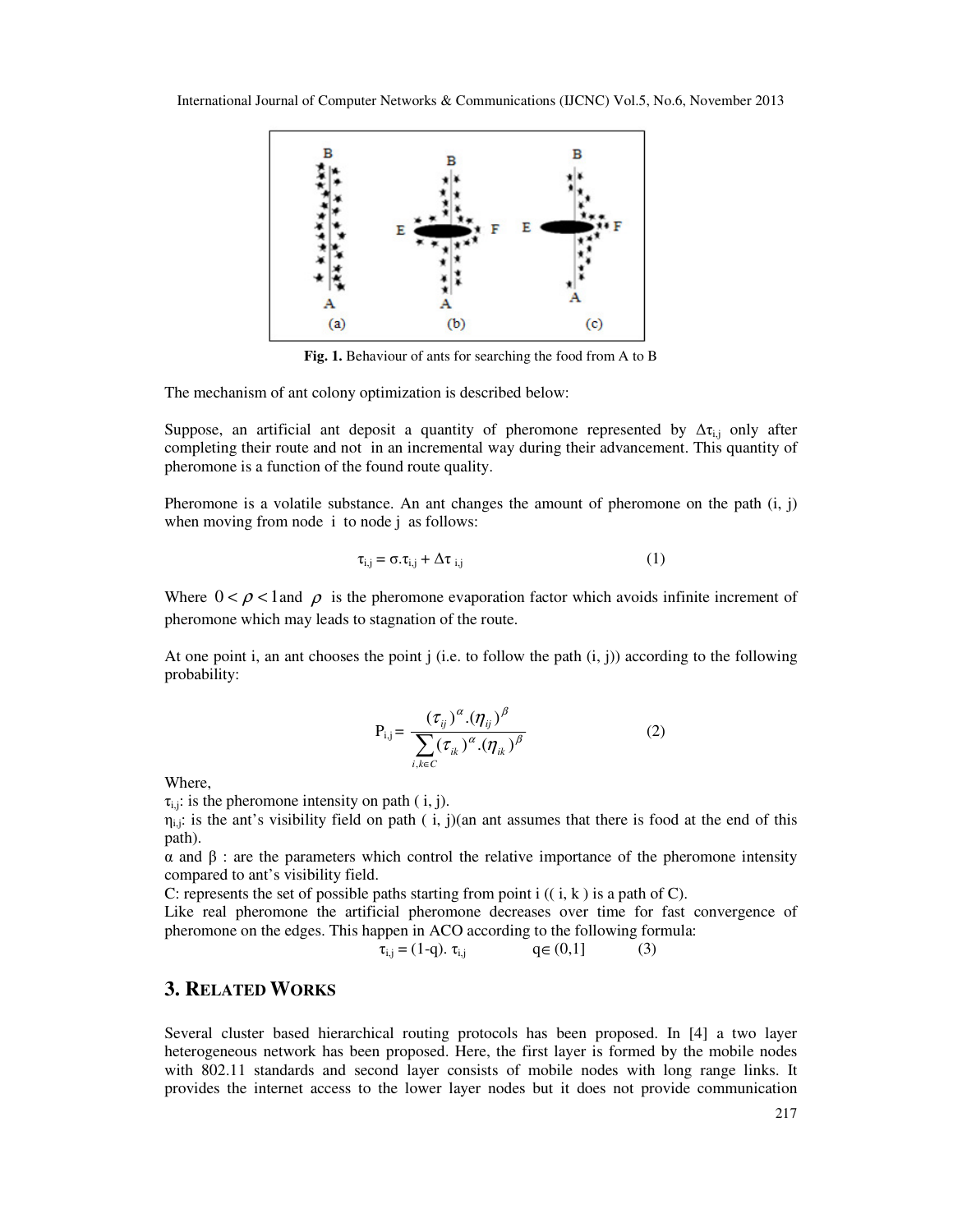between lower layer nodes. The upper layer nodes are gateways to provide the internet access to the lower layer nodes. In [5], an end-to-end QoS aware routing in physically hierarchical Ad hoc network has been proposed. It considers the QoS metrics bandwidth and node speed but other QoS metrics does not taken care of. In [6], HAODV is proposed which is an extension of AODV. Here nodes are heterogeneous in nature and operates on Wi-Fi or Bluetooth. It is a reactive routing, i.e. route discovery initiated only when needed. The advantage is reactive approach helps to reduce the control overhead. But the disadvantage is as there is an initial route discovery delay, so there can be lacks of scalability. As every time number of nodes increases, new route discovery initiated. In [7], a dynamic adaptive routing protocol (DARP) has been proposed. It is same as [6] and suffers from lacks of scalability. In [8], a weight based adaptive clustering has been proposed. It tries to improve routing in heterogeneous MANET using Global Positioning System (GPS). So, by knowing the user mobility pattern accurately, the routing efficiency is increased. But when no GPS is available it is not very useful. In [9], a heterogeneous routing protocol based stable routing has been proposed. It is hybrid clusters based routing protocol and combines AODV and DSDV for intra cluster and inter cluster routing. But disadvantage is, there can be a delay in AODV route discovery process.

There is some advantages and disadvantages of the above hierarchical cluster based routing algorithms. Our proposed routing algorithm takes the advantages of both ant colony optimization and cluster based routing. Here three layer hierarchies are used. Nodes in the lower layer can communicate with each other. Here the QoS constraints delay, bandwidth, energy, link expiration time, hop count are considered for route discovery and battery power, node connectivity, node mobility, distance is used to select the cluster head for increasing network stability. So, here route discovery delay reduces. It is a power aware routing and also scalability increased. Here GPS is not used, so it is useful when GPS is not available.

## **4. ASSUMPTIONS**

The following assumptions are taken into consideration to construct the protocol:

- 1. Here, a three level hierarchical cluster model is considered.
- 2. Ant Colony Optimization is used here for cluster head selection. Cluster heads are selected based upon the weight value of the nodes. In each layer same procedure is followed. Each cluster head can only have one hop neighbours and neighbours can communicate with each other.
- 3. A node can communicate maximum with three levels based on the transmission power and battery power. Level-0 nodes can communicate with only level-0 nodes. Level-1 nodes can communicate with level-1 and level-0 nodes and level-2 nodes can communicate with all three level nodes.
- 4. Here, hierarchical addressing is used for each node and based on the transmission power nodes are represented with different shapes. Details of this presentation are depicted in section 5.1.
- 5. In each level QoS constrains are taken care of and Ant Colony Optimization is used for both intra and inter cluster routing.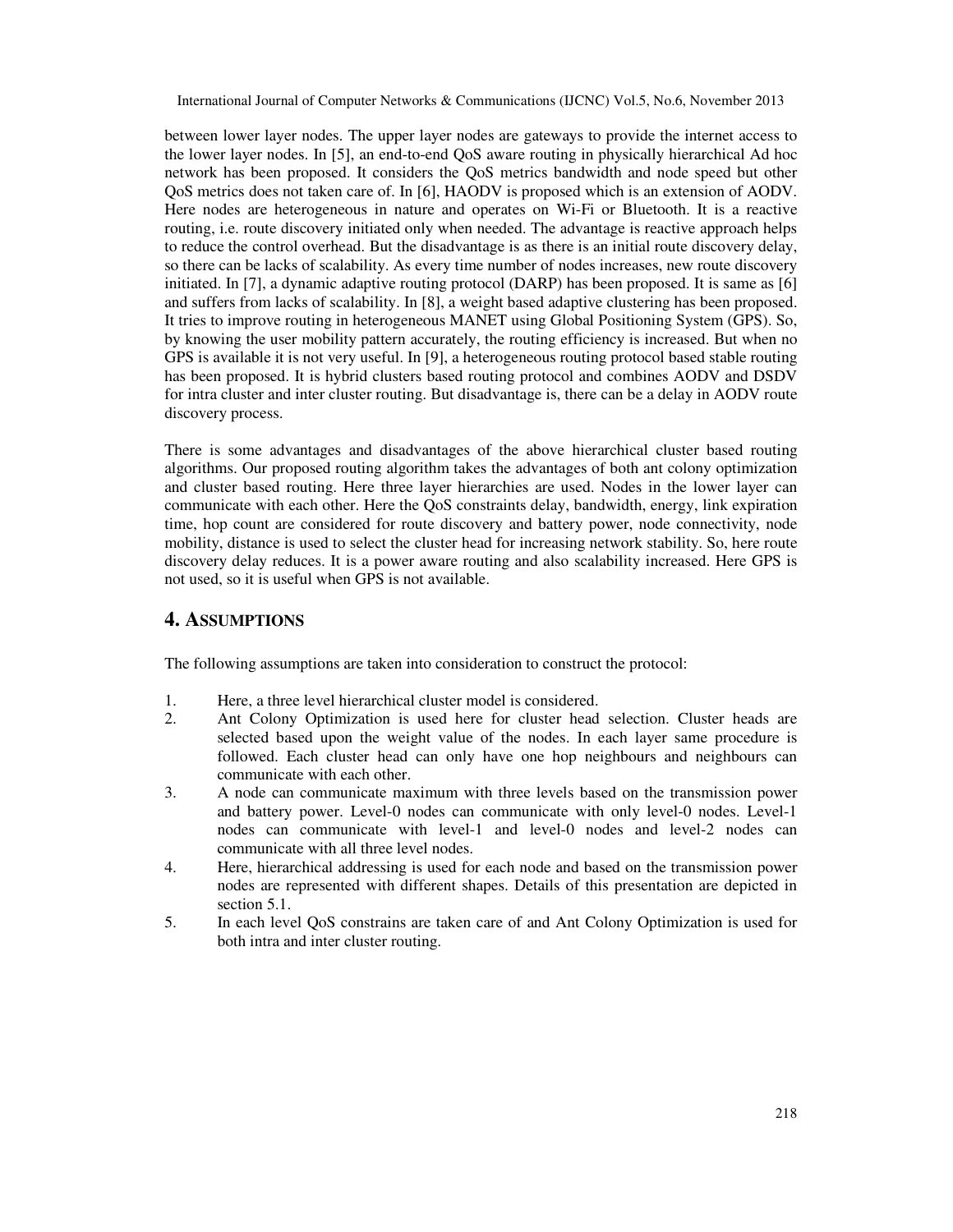# **5. DESIGN OF PROPOSED PROTOCOL**

## **5.1 LOGICAL TOPOLOGY LEVELS**

Fig. 2 illustrates the network architecture of the proposed routing protocol. The nodes are organized in multiple topology levels based on the capacity. The nodes at topology Level-0 are represented by white circle and they are equipped with only one interface with limited data rate. Lavel-1nodes are represented by dark circle and they are equipped with two interfaces, one is the interface with level-0 nodes, i.e. they can communicate with level-0 nodes via wireless channel and next is they can relay messages to other level-1 nodes using channel different from level-0 topology having longer transmission range. Topology level-2 nodes are represented by triangles and have three interfaces. They are capable of communicating with level-0 and level-1 nodes and other level-2 nodes via high speed point to point direct wireless links.

The architecture is designed as follows- Each clusters are leveled with 'C' followed by a topology level at which the cluster is formed, followed by cluster head id of that cluster. For example, C0.A1 denotes level-0 cluster having A1 as cluster head. The nodes having single interface are denoted by white circles and represented by single digit (1, 2, 3 etc.). These nodes are formed only in bottom level. Multiple interface nodes are represented by node's name (e.g. A1, A2 etc.) followed by a digit denoting the node's interface where it operates. Nodes with interfaces indicated by triangles can operate in three levels (e.g. A1.2, A1.1, and A1.0) and nodes denoted by dark circles can communicate with lower levels (e.g. A3.1, A3.0).



- $\bigcirc$  Member node (node with 1 interface)
- Cluster head (node with 2 interfaces)
- Cluster head (node with 3 interfaces)
- --- Connection between inter label clusters
- **Connection between intra label clusters**

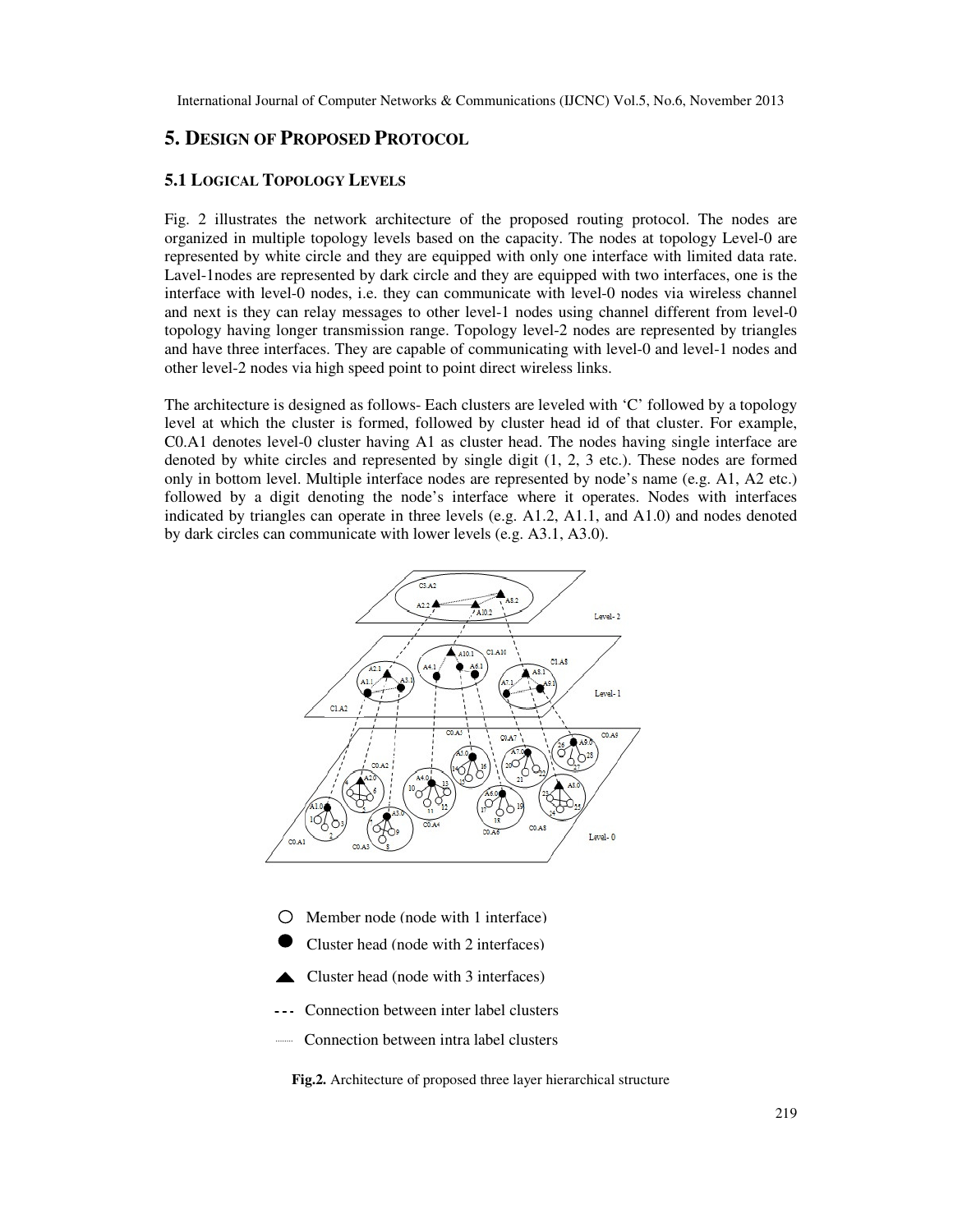## **5.2 CLUSTER HEAD SELECTION AND CLUSTER FORMATION**

In cluster head selection process, at first, nodes find their neighbour according to range of each other. Here Ant Colony Optimization is used to select a cluster head. At first, cluster of nodes are formed. Then for each cluster, Cluster head is selected based on the weight function, pheromone value, probability. According to [10] cluster head can be selected based on combined weight metric of the node. But, there is a threshold on weight value for selecting a node as a cluster head. In this procedure, cluster head is selected with following weight factors:

- **Battery power:** The remaining power of the node.
- **Node Connectivity:** The Number of nodes that can directly communicate with the given node within the transmission range of each other.
- **Node Mobility:** Average running speed of the node. Lesser the mobility, higher the probability of selection.
- **Distance:** Sum of distance of the node from all its neighbours.

In this cluster head selection procedure each cluster head can have only one hop neighbour and each neighbour can be connected with each other.

The algorithm is described below:

## **Algorithm 1: Weight Calculation Algorithm.**

## **Begin**

- 1. Find connectivity 'c' for each node which is the number of neighbours of each node. Find the remaining energy, 'e' for each node.
- 2. Compute the mobility m for each node which is the running.
- 3. Compute the sum of distances d with all its neighbours for each node.
- 4. Calculate the combined weights weight, as

 $weight_i = w1 \cdot c_i + w2 \cdot c_i - w3 \cdot m_i + w4 \cdot d_i$ Here w1+w2+w3+w4=1.

 $c_i$  = Connectivity of node i. i.e. number of nods that can directly communicate with the given node within the transmission range of each other.

 $e_i$  = Battery power of node i. i.e. remaining power of that node.

 $m_i$  = Mobility of node i.

 $d_i$  = Distance of each node from i. i.e. sum of distance of the node from all its neighbours.

#### **End**

#### **Algorithm 2: Cluster Head Selection Algorithm.**

#### **Begin**

- 1. Each node finds its neighbours and builds its neighbourhood table.
- 2. A set of clusters are formed from nodes and its neighbours.
- 3. Each node calculates its weight by calling the weight calculation algorithm given above.
- 4. At first, in a cluster, a node is selected as a cluster head randomly.
- 5. In each iteration, a node is selected as a cluster head based on probability of the neighbour nodes. The probability of each node to be selected as cluster head is: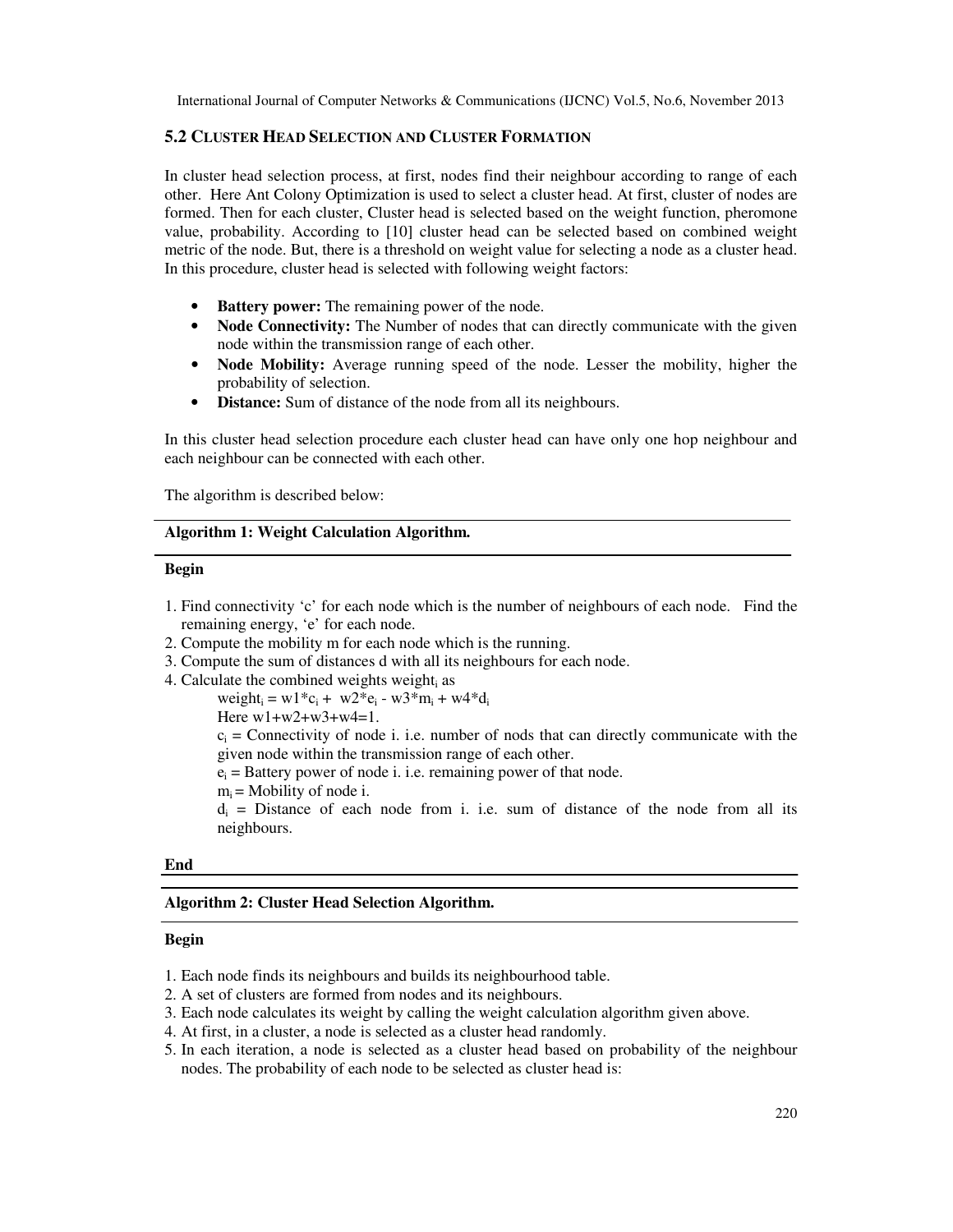$$
P_i = \frac{\tau_i}{\sum_{k=1}^n \tau_k}
$$
 (1)

6. Each time a node is selected as the cluster head, the pheromone value is updated according to the following formula:

$$
\tau_i = (1 - \rho) \tau_i + \rho \text{ (weight_i)}
$$
 (2)

Here  $\rho$  is the pheromone evaporation factor (0<  $\rho$  <1).

7. Continue step 5-6 for each node in the cluster until all the nodes in the network are covered (i.e. a node is a cluster head or falls within the range of an existing cluster head).

8. The node, whose weight value and the pheromone value is greater than its neighbour and greater than threshold, is selected as cluster head and it sends message to all its neighbours.

9. On receiving a message, all neighbour nodes unicast an acknowledgment message to the selected cluster head.

10. For each cluster continue the steps 3-9.

## **End**

In level-0 after all nodes joins the cluster, level-0 cluster heads broadcast the cluster information across the network. When one cluster head receives the information from other cluster head, it sends acknowledgement to the source cluster head and a link is established. Level-1 and level-2 cluster forms in same procedure.

In this routing after formation of hierarchical cluster two cases can occur:

Case 1: During the data transmission, cluster head weight value decreases time by time because of power dissipation. If the weight value of a cluster head becomes lower than the specified threshold, cluster head sends a control message to all its neighbour informing them to start a new cluster head selection procedure.

Case 2: If a new node arrives with greater power, then also a new cluster head selection procedure started.

## **6. PROPOSED ROUTING ALGORITHM**

This is a three level hierarchical cluster based routing scheme which utilizes the Ant Colony Optimization. This is also a QoS aware routing with parameters: delay, bandwidth, energy and link expiration time. It takes care of QoS constrains in each layer. Here 5 kinds of packets are used. Route\_Ant is used by a node when it wants to know if the destination is a member of its cluster head or not. Request Knave\_Ant and Reply Knave\_Ant are used for intra cluster routing. Request King\_Ant and Reply King\_Ant are used for inter cluster routing. This algorithm has two phases: Route discovery phase and route maintenance phase.

## **6.1. MATHEMATICAL MODEL**

For mathematical analysis MANET is represented by a connected undirected graph. Let G (V, E) represents the mobile ad hoc network. Here V denotes the set of network nodes and E denotes the set of bidirectional links. QoS metrics with respect to each link  $e \in E$  is delay (e), bandwidth (e), link expiration time (e). With respected to node  $n \in V$ , it is delay (n), energy (n). Another QoS metric considered here is hop count. It is important because multiple hops are used for data transmission in MANET. So, it is necessary to find paths with minimum hops. The main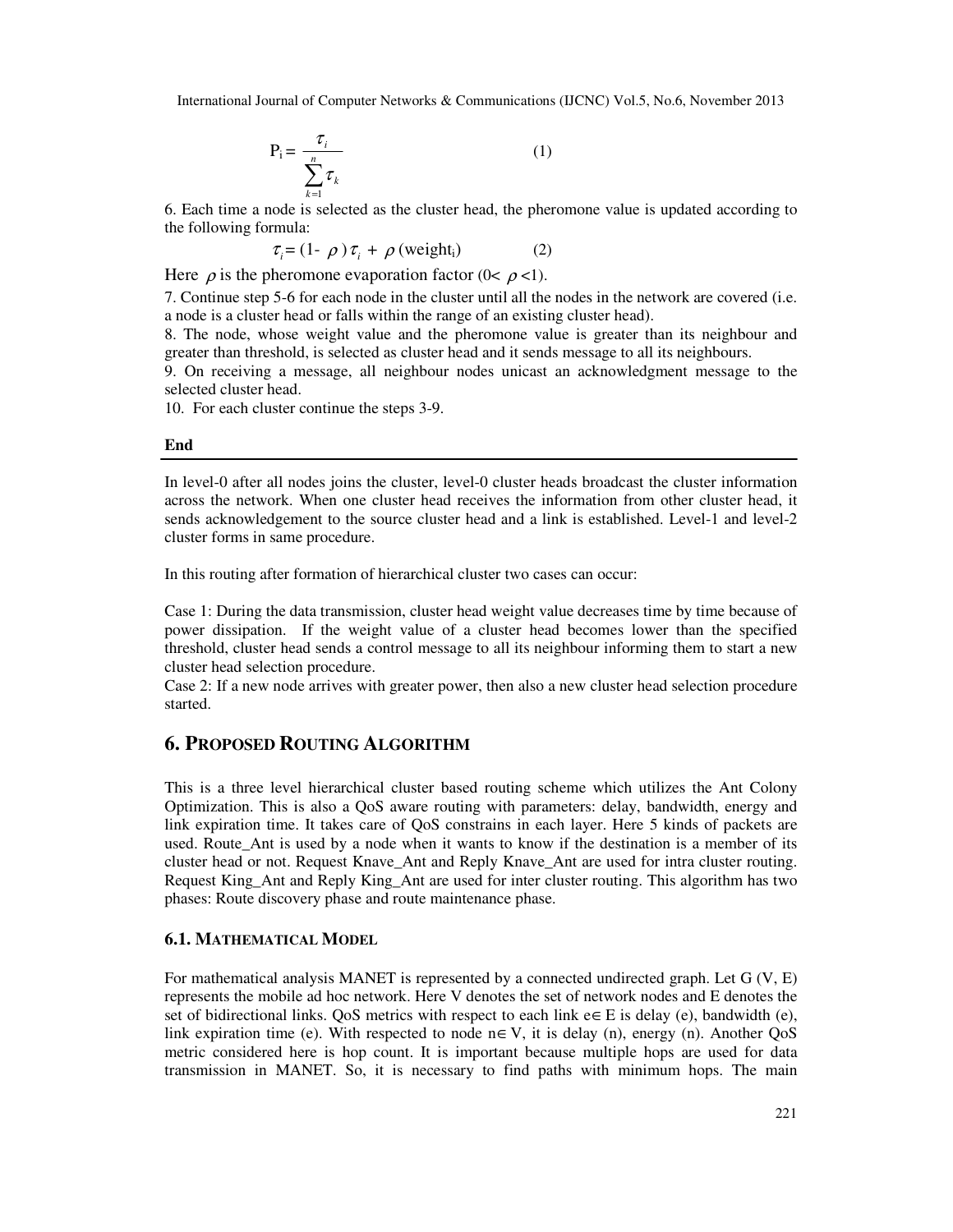motivation of this proposed algorithm is to find path from source to destination which will satisfy the QoS requirements such as delay, bandwidth, energy, link expiration time.

Let, path  $(i, j)$  or R is entire path from node i to j where OoS constraints have to satisfied.

From an arbitrary node i to an arbitrary node j, delay, bandwidth, energy, link expiration time and hop count is calculated as-

delay (path (i, j)) or D (R) = 
$$
\sum_{e \in P(i,j)} delay(e) + \sum_{n \in P(i,j)} delay(n)
$$

where, delay (e) is the transmission and propagation delay of the path $(i,j)$  and delay (n) is the processing and queuing delay of node 'n' on path(i, j).

 $\text{bandwidth}(\text{path}(i,j)) \text{ or } B(R) = \min_{e \in P(i,j)} \{ \text{bandwidth}(e) \}$ where, bandwidth (e) is the available bandwidth of that link on path(i, j). link expiration time or T(R) =  $\min_{e \in P(i,j)} \{ \text{link expiration time (e)} \}$ where, link expiration time (e) is the expiration time of a link in route R. energy (path (i, j)) or  $E(R) = min_{n \in P(i,j)} \{ energy(n) \}$ where, energy (n) is the residual energy of node 'n' on path(i, j). hop count (path  $(i, j)$ ) or HC  $(R)$  = Number of nodes in the path.

## **6.2. CALCULATION OF PHEROMONE**

Ant deposits pheromone during traversal of the link for finding a route. The quantity of pheromone it deposited on each link (i, j) along the route R is noted by  $\Delta \tau_{i,i}$  and it is a function of global quality of route R. It is expressed by the following equation-

$$
\Delta \tau_{i,j} = \frac{B(R)^{\lambda_B} + E(R)^{\lambda_E} + T(R)^{\lambda_T}}{D(R)^{\lambda_D} + HC(R)^{\lambda_{HC}}}
$$
(3)

Here  $\lambda_B$ ,  $\lambda_B$ ,  $\lambda_{B}$ ,  $\lambda_{HC}$  and  $\lambda_T$  are the weight factors which indicate the relative significance of the QoS parameters during pheromone update on path (i, j). The quantity of the deposited pheromone is defined only after finding the route.

## **6.3. CALCULATION OF PATH PREFERENCE PROBABILITY**

Path Preference Probability is calculated in each intermediate node as well as source node upon receiving of Reply Knave\_Ant or Reply King\_Ant.

Suppose current node i receives Reply Knave\_Ant or Reply King\_Ant from node j for destination d, then the Path Preference Probability is calculated as-

$$
P_{ijd} = \frac{[\tau_{ij}]^{a_1} [\Gamma_{ijd}]^{a_2} [\eta_{ijd}]^{a_3} [\Gamma_{ijd}]^{a_4} [\Gamma_{ijd}]^{a_5} [\Gamma_{ijd}]^{a_6}}{\sum_{k \in N_i} [\tau_{ik}]^{a_1} [\Gamma_{ikd}]^{a_2} [\eta_{ikd}]^{a_3} [\Gamma_{ikd}]^{a_4} [\Gamma_{ikd}]^{a_5} [\Gamma_{ijd}]^{a_6}}
$$
(4)

Here  $\alpha$ 1,  $\alpha$ 2,  $\alpha$ 3,  $\alpha$ 4,  $\alpha$ 5 and  $\alpha$ 6 are the tunable parameters which control the relative weights of pheromone trails, hop count, bandwidth, energy and link expiration time respectively.

 $N_i$  is the set of neighbors of i and k is the neighbor node of i through which a path to destination is known.

The relative metrics are calculated from source i to destination d via j as-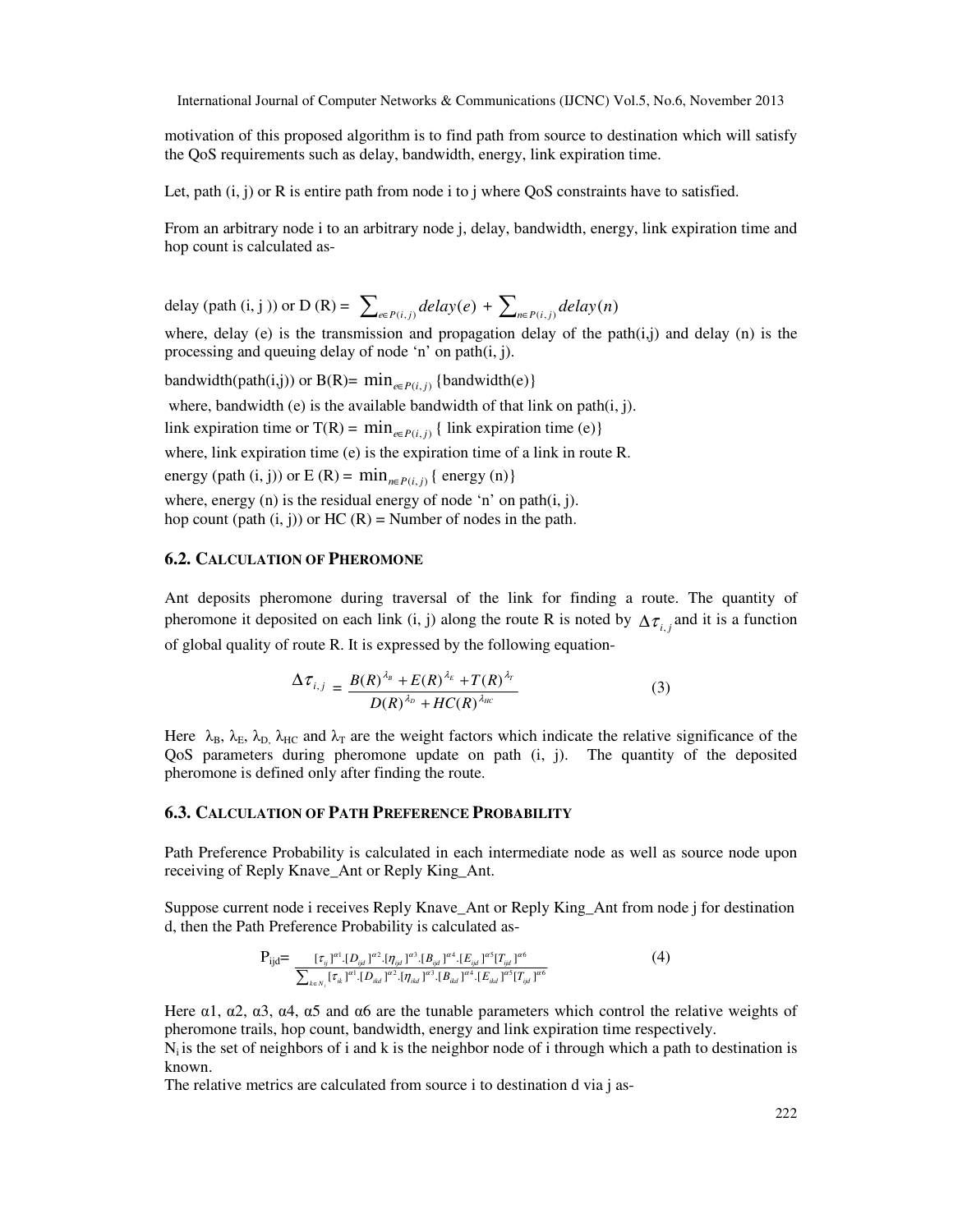$$
D_{ijd} = \frac{1}{delay(path(i, d))}
$$
  
\n
$$
\eta_{ijd} = \frac{1}{hopcount(path(i, d))}
$$
  
\n
$$
B_{ijd} = bandwidth (path(i, d))
$$
  
\n
$$
E_{ijd} = energy (path (i, d))
$$
  
\n
$$
T_{ijd} = link \, expiration \, time \, (path (i, d))
$$

Now, source as well as neighbors has multiple paths from source to destination. The path with higher Path Preference Probability is selected for the data transmission.

## **6.4. PACKET FORMATS IN THE PROPOSED ROUTING**

## **Route\_Ant:**

This type of packet is used to identify the information about whether a route to a particular node exists or not. Here 'Flag' field is used to notify the existence of a valid route. In fig.3.the packet format of Route\_Ant is shown.



**Fig.3.** Route\_Ant packet format

## **Request Knave\_Ant:**

This packet is used in route discovery phase of intra cluster routing. It contains request starting time, available bandwidth, member source id, member destination id, stack of visited node addresses.



**Fig.4.** Request Knave\_Ant Packet format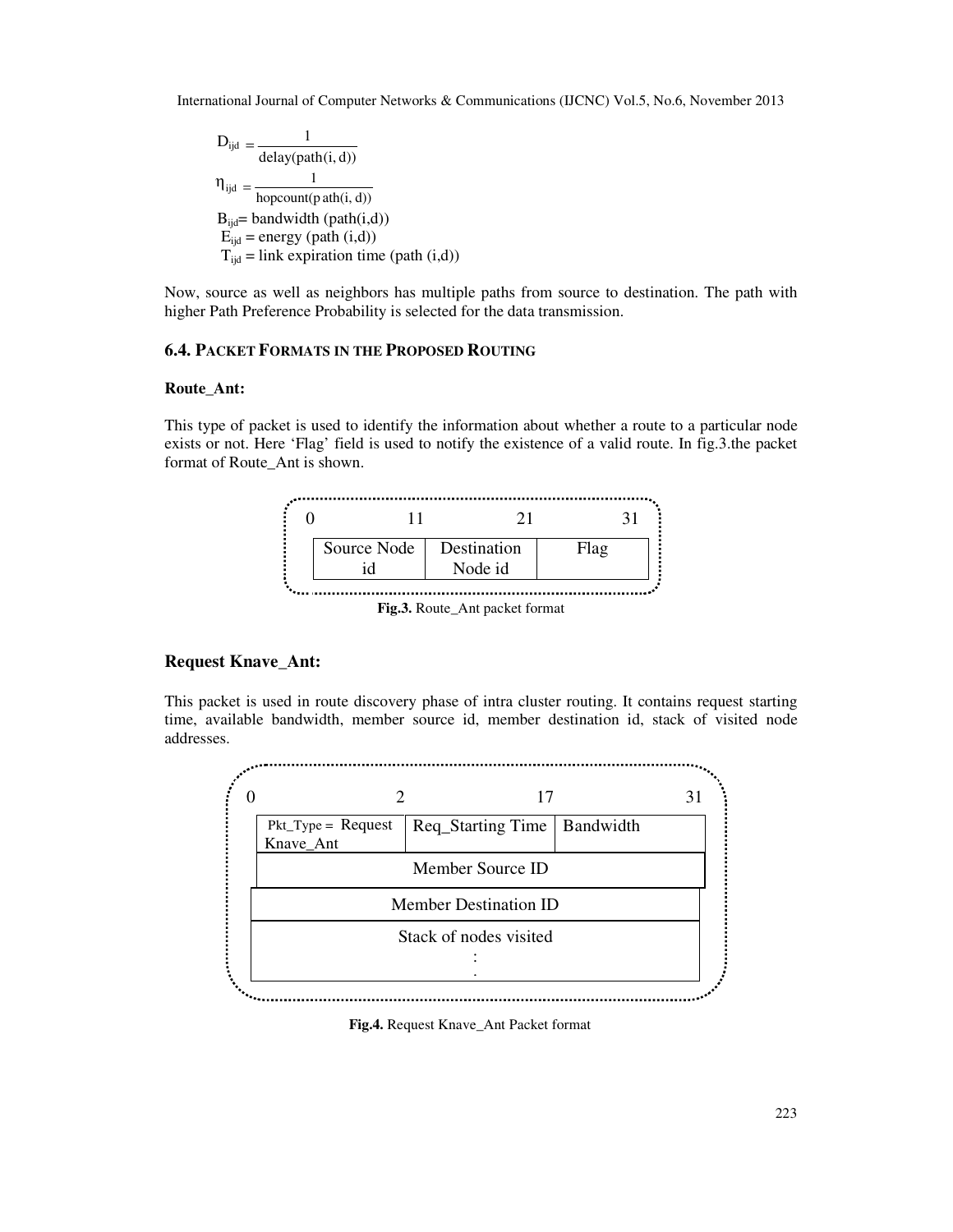## **Reply Knave\_Ant:**

This packet also is used in route discovery phase of intra cluster routing. It contains hop count, delay, energy, link expiration time, available bandwidth, member destination id, member source id, stack of node addresses to be visited.



**Fig.5.** Reply Knave\_Ant Packet format

## **Request King\_Ant:**

This packet is used in route discovery phase of inter cluster routing. It contains request starting time, available bandwidth, Cluster head source id, Cluster head destination id, stack of visited node addresses.



## **Reply King\_Ant:**

This packet also is used in route discovery phase of inter cluster routing. It contains hop count, delay, energy, link expiration time, available bandwidth, Cluster head destination id, Cluster head source id, stack of node addresses to be visited.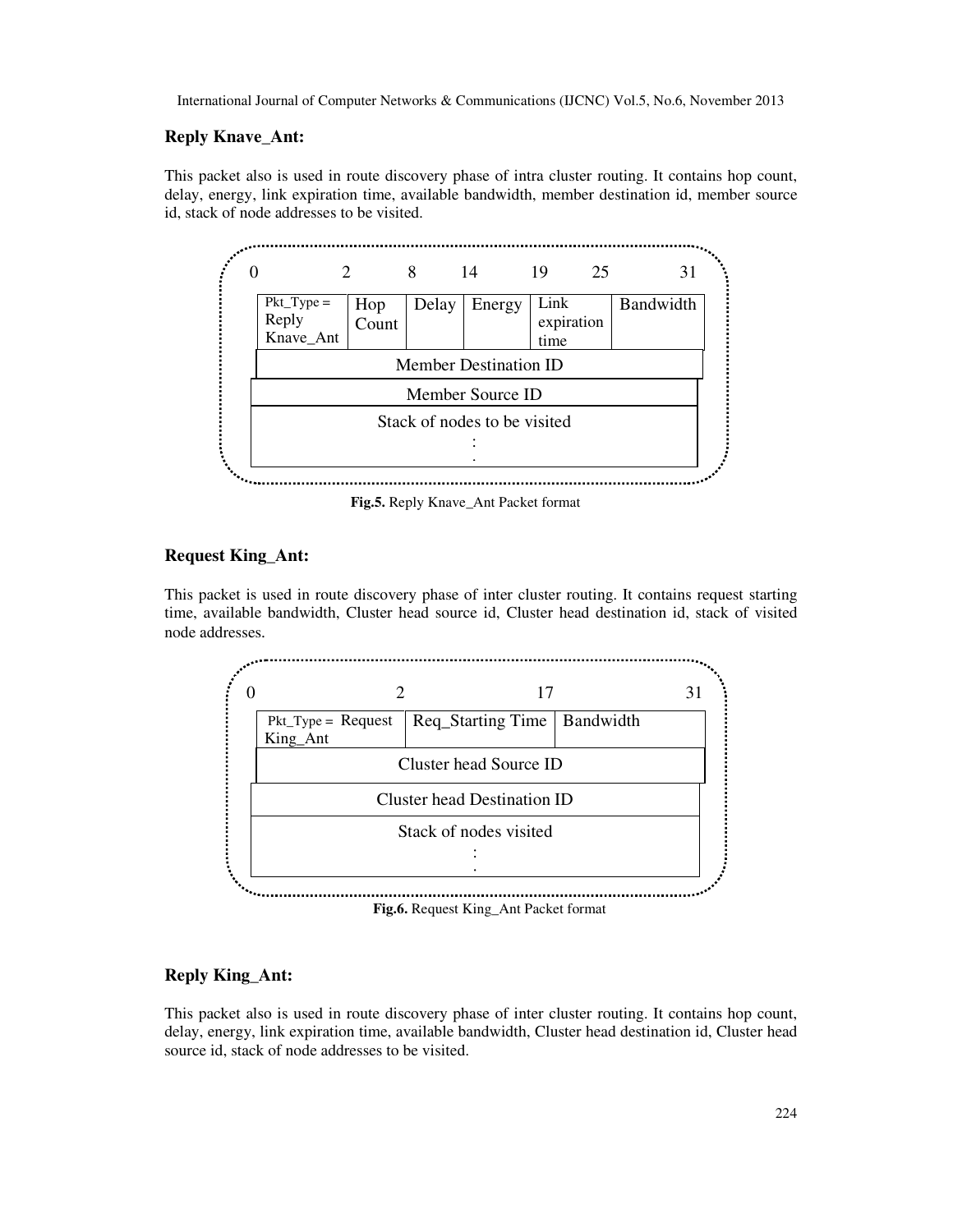

**Fig.7.** Reply King\_Ant Packet format

## **6.5. ROUTING IN PROPOSED HIERARCHICAL NETWORK**

#### **Algorithm 3: Route Discovery Phase**

## **BEGIN**

Suppose Source S wants to communicate with destination D.

/\* Intra-cluster routing \*/

**Step 1:** S searches in its neighbour table to see if D is a neighbour of S.

**Step 2:** If S finds that D is its own neighbour, then it directly sends data packets to D.

**Step 3:** If S finds that D is not its neighbour, it unicast the Route Ant packet to its cluster head  $(i.e. CH(S))$ .

**Step 4:** CH(S) searches in its member table to see if D is a member of it.

**Step5:** If CH(S) finds that D is its own member, then it unicast the Route\_Ant to S by setting flag=1.

**Step 6:** After receiving Route\_Ant from cluster head, S starts finding route to D which will satisfy the required QoS constrains delay, bandwidth, energy, link expiration time and hop count.

**Step 7:** It first consults with its route cache, if an unexpired route exits to D, and then the route with higher path preference probability is used for transmitting data.

**Step 8:** If cache contains no unexpired route, S initiates a Request Knave\_Ant to the destination through all its neighbours.

**Step 9:** While travelling to the destination the Request Knave\_Ant collects delay, bandwidth of each link and energy, link expiration time of each node.

**Step 10:** When the Request Knave Ant reaches the destination it will converted to Reply Knave Ant and forwarded towards the original source. It will take same path as the Request Knave Ant but in reverse direction.

**Step 11:** For every Reply Knave\_Ant reaching an intermediate node or source node, node can find the delay, bandwidth, energy and link expiration time to the destination and node calculate Path Preference Probability. If it is better than the requirements, and then the path is accepted and stored in the memory.

**Step 12:** The path with higher Path Preference Probability will be considered as best path and will be selected for transmitting data.

/\* Inter-cluster routing in the same network or region \*/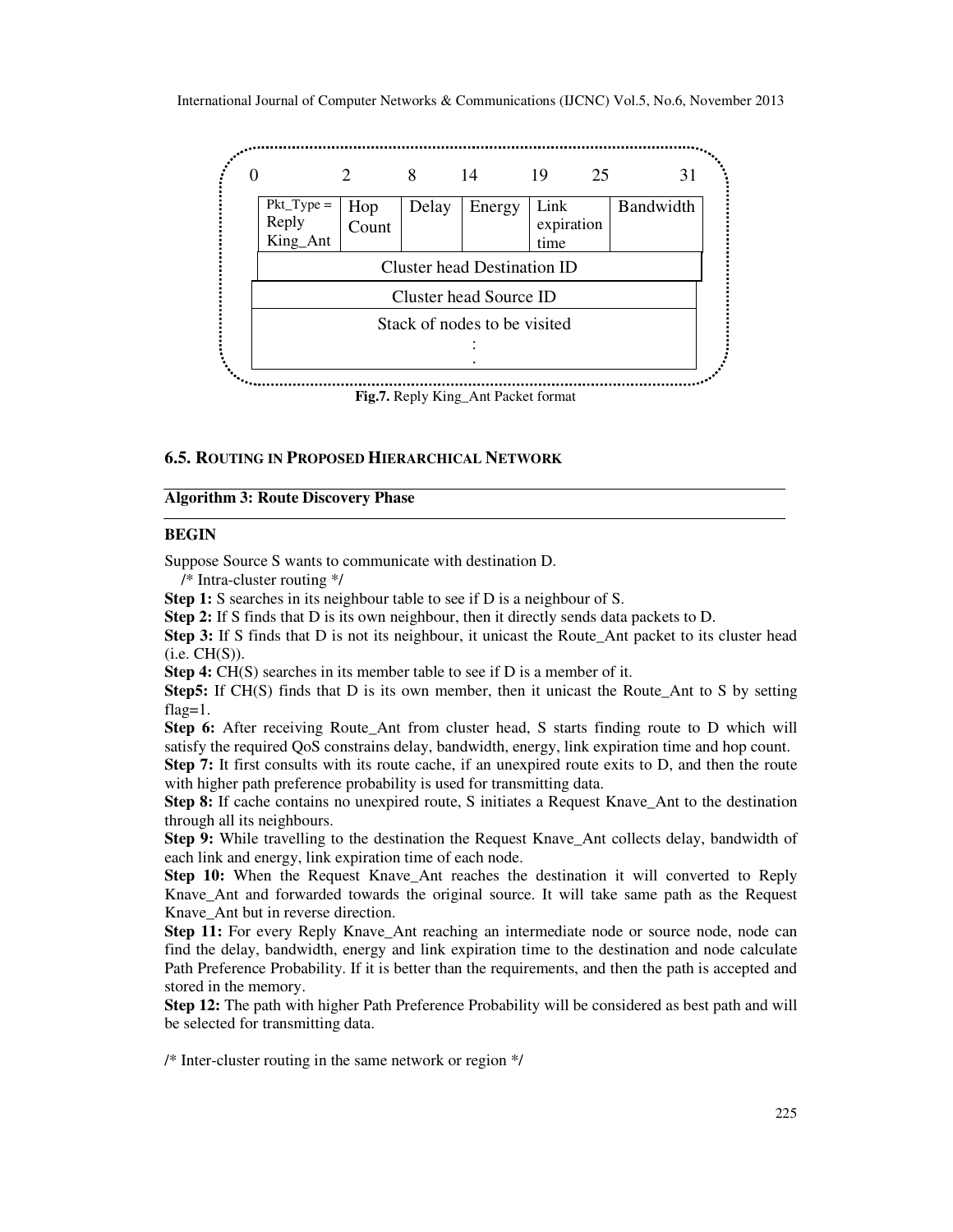**Step 13:** IF D is not a member of CH(S), it will unicast Request\_Ant to its cluster head (CH) (CH(S))) in level-1hierarchy.

**Step 14:** If CH (CH(S))) finds D in its own member table but not in its cluster, as well as D is in same network or region, then it will unicast the Route Ant to the CH(S) and will set flag=1.

**Step 15:** After receiving Route Ant from cluster head, CH(S) starts finding route to cluster head of D (i.e. CH (D)), which will also satisfies the QoS requirements.

**Step 16:** At first, it consults with its route cache, if unexpired paths exists to CH (D)), then the path with better Path Preference Probability is selected for data transmission.

**Step 17:** If cache contains no unexpired route, then CH(S) initiates a Request King\_Ant to destination through all its neighbour.

**Step 18:** The Request King Ant also collects the delay, bandwidth, energy, link expiration time and hop count of each links and each nodes respectively.

**Step 19:** When Request King Ant reaches the destination cluster head, it will be converted to Reply King Ant and also forwarded to the CH(S) by the same path as Request King Ant but in reverse direction.

**Step 20:** Intermediate cluster nodes calculate the Path Preference Probability and if the Path Preference Probability is better than requirements, then it is stored in the node's cache.

**Step 21:** The path with higher Path Preference Probability is selected for data transmission and the data is transmitted directly to the destination through its cluster head (CH (D)).

**Step 22:** If CH (CH(S)) finds D in its own member tables the member of its cluster, then the communication starts directly through that cluster head  $\lceil$  i.e. CH CH(S) have at least 2 interfaces].

/\* Inter-cluster routing in the different network or region\*/

**Step 23:** If CH (CH(S)) finds D in its member table but D is in another network, then it will forward the Request Knave\_Ant packet to the corresponding cluster member node with required QoS constraints in level-2. Then the member node unicast the request to the desired destination's cluster head and finally when the Request King\_Ant packet reaches the destination, it sends the Reply King Ant packet to the original source by the same path but in reverse order.

**Step 24:** If CH (CH(S)) does not find D in its member table, it unicast Request packet to cluster head (i.e. CH (CH (CH(S)))) and if D is in its member list, it sets the flag to 1 and sends to CH(CH(S)) and route discovery continues like previous process.

## **END**

#### **Algorithm 4: Route Maintenance Phase**

There are three cases in maintenance: single node leaving the cluster, single node joining the cluster, the whole cluster moving together.

## **BEGIN**

## **Maintenance of level-0 cluster***.*

#### **Case 1:** Leaving of a node in level-0 cluster.

Cluster head periodically will send the beacon to the member node and the member nodes send acknowledgement to the cluster head. If a cluster head does not receive any reply from its member within a specific period of time, then it can detect leaving of member from the cluster. Again, if the cluster member cannot receive any beacon from the cluster head, then it can detect leaving of its cluster head from the cluster.

**Case 1.1:** If an internal node moves out of a cluster, then the cluster head deletes the member node entry from the member table.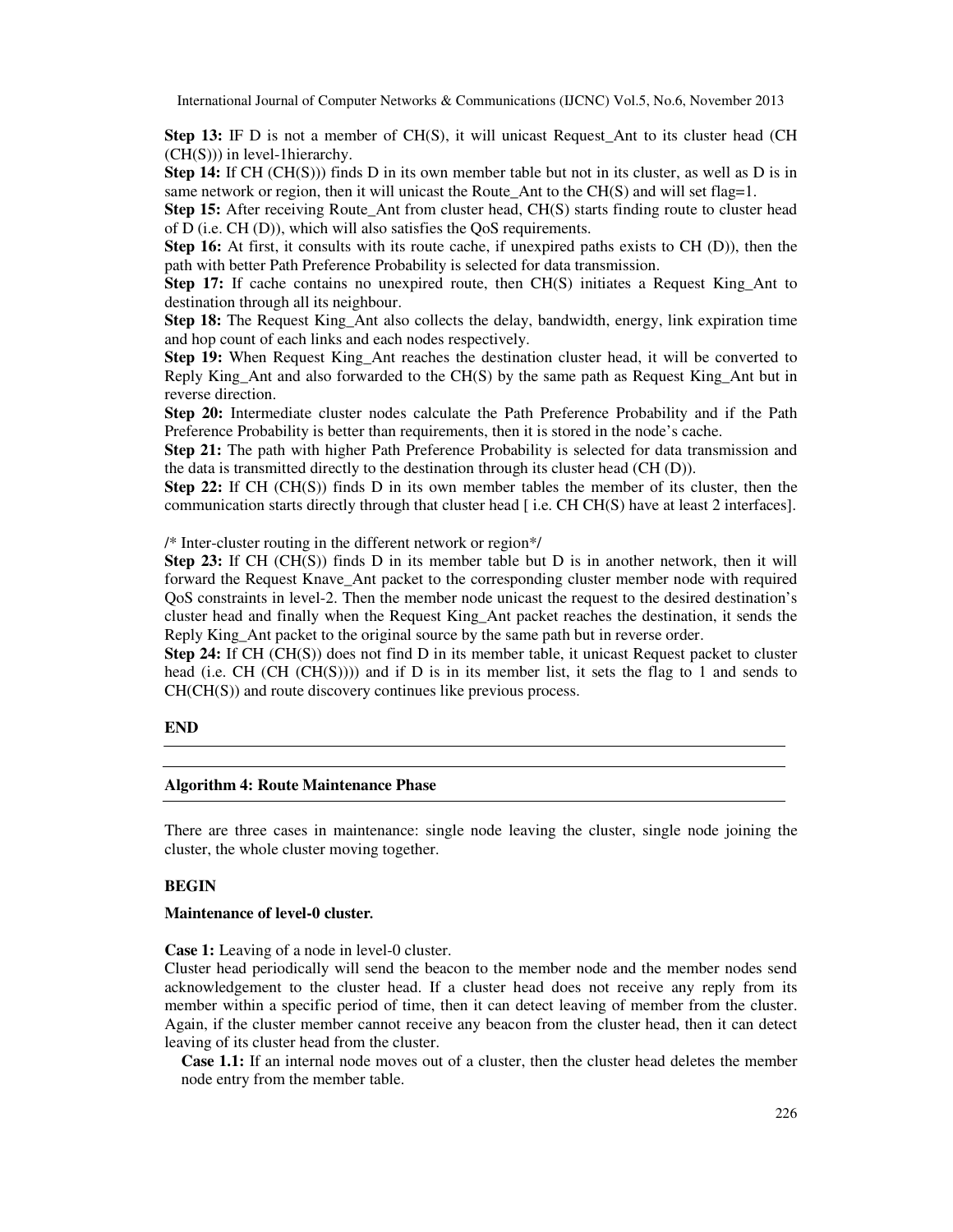**Case 1.2:** If a cluster head moves out of a cluster, nodes that do not belong to any cluster started the cluster head selection procedure.

**Case 2:** Joining of a node in level-0 cluster.

When a cluster head starts receiving an acknowledgement from a new node, then it adds this new member node to the member table.

**Case 3:** The whole cluster moving together.

When a cluster head comes in the transmission range of another cluster head at level-0, then a new cluster head selection procedure started.

#### **Maintenance of level-1 cluster***.*

**Case 4:** Level-1 change caused by one node leaving level-0 cluster.

**Case 4.1:** Leaving node is the level-1 cluster head.

When level-0 cluster head cannot get any beacon from its cluster head, then a new cluster head selection procedure started in level-1 as well as in level-0 cluster.

**Case 4.2:** Leaving node is not the level-1 cluster head.

When level-1 cluster head cannot find any beacon from a member node which is a cluster head of level-0 cluster, it deletes its corresponding node entry from its member table and a new cluster selection procedure starts at level-0.

**Case 5:** Level-1 change caused by new cluster head joining in level-0 cluster.

When a new cluster head selected in level-0, it is added to the member table of the cluster head of level-1 which is in the same network or region.

#### **Maintenance of level-2 cluster***.*

**Case 6:** Level-2 change caused by one node leaving level-1 cluster.

**Case 6.1:** Leaving node is the level-2 cluster head.

In this case a new cluster head selection procedure is invoked. Here, if the leaving node has two interfaces (i.e. level-2 and level-1), then new cluster head selection procedure is occur in level-2 cluster and level-1. But if it has 3 interfaces, then new cluster head selection procedure occurs in three levels.

**Case 6.2:** Leaving node is not the level-2 cluster head.

In this case, the corresponding node entry is removed from the cluster head member table. Here, if the leaving node has two interfaces (i.e. lavel-2 and level-1), then new cluster head selection procedure is occur only in level-1 cluster and if it has 3 interfaces, then new cluster head selection procedure occurs in level-2 and leve1-1 cluster.

**Case 7:** Level-2 change caused by new cluster head joining in level-1 cluster.

When a new cluster head selected in level-1, it is added to the member table of the cluster head of level-2 cluster.

#### **END**

## **7. PERFORMANCE ANALYSIS**

The proposed scheme is a hierarchical Ant based routing algorithm. It is suitable for the heterogeneous network where nods have difference transmission power and different characteristics and with no centralized control. It takes the advantages of both clustering and Ant Colony Optimization technique.

This algorithm is based on three layer hierarchical structure, where each node has different transmission power and they are different in nature. Here cluster heads are selected based upon the node connectivity, node mobility, transmission power or battery power and distance factor to provide a stable network which helps in increase of routing stability among heterogeneous nature of nodes. It is very essential for real time applications. Besides this, scalability also increased and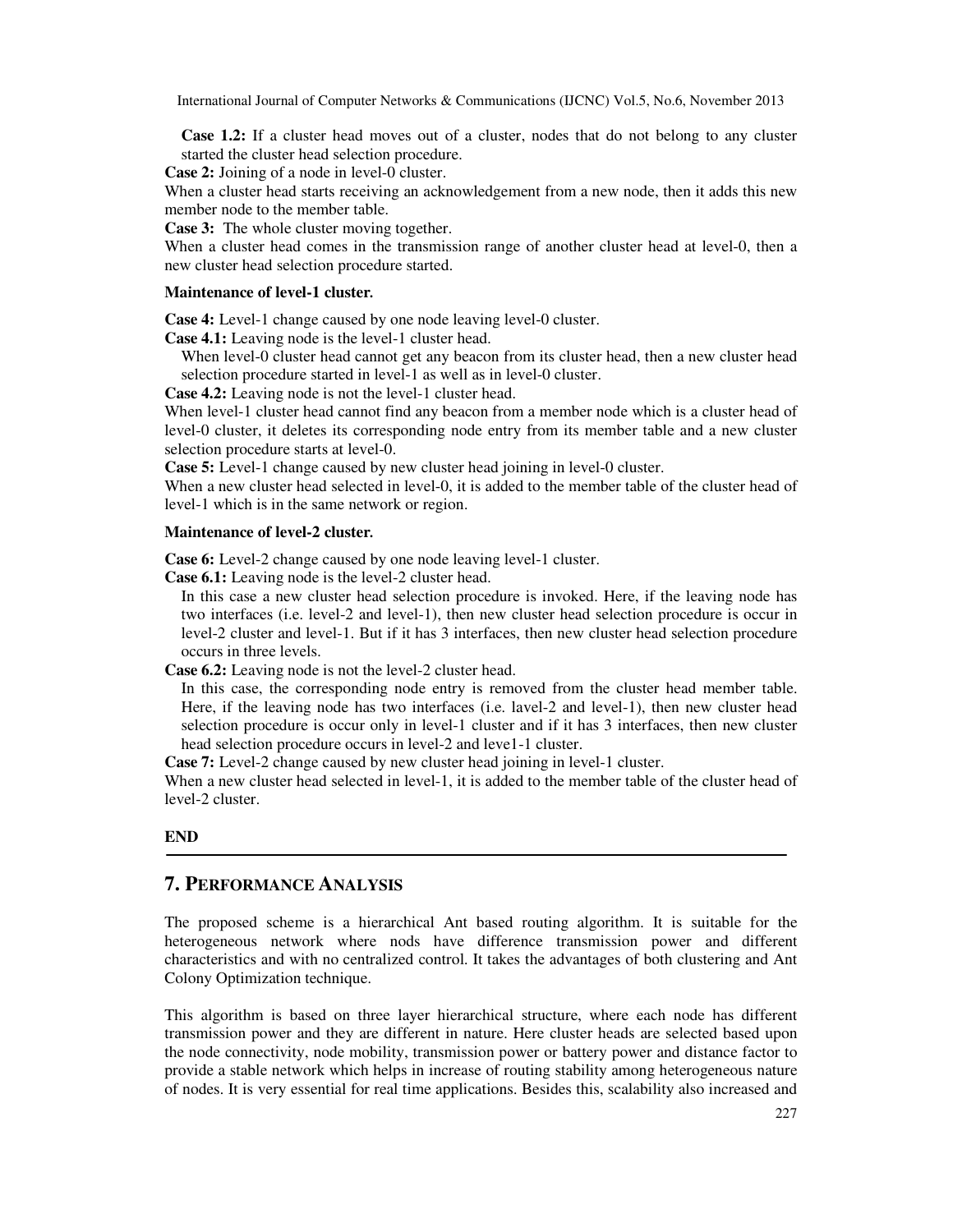delay decreased, because every time route discovery is not initiated with increasing number of nodes. Only when node with greater power comes, that time a new cluster head selection procedure started. Here Ant colony optimization is used, so no routing table is transmitted to neighbors. Thus it decreases the routing overhead. Here, in route discovery phase both intra cluster and inter cluster routing is considered with the QoS metrics: delay, bandwidth, energy, link expiration time and hop count. So, it is a power aware routing. Here, also maintenance in each layer is considered separately to provide better network throughput.

## **8. CONCLUSION & FUTURE WORKS**

As MANET is dynamic in nature, so QoS provisioning is very difficult in this network. In this paper we proposed an Ant based hierarchical on-demand routing. It is a three level cluster based routing algorithm. It takes the advantages of both the ant colony optimization and cluster architecture. It is also a power efficient routing. Node's transmission power plays a very crucial role for increasing routing stability. Unlike other routings, QoS constrains are taken care of each layer. So, it is very efficient for real time communication with heterogeneous nature of nodes. Scalability also increases in this routing scheme. Here, an efficient cluster formation is used for handling the increased number of nodes. Besides this, it emphasize on cluster maintenance for reducing the overhead and delays of the network.

In future we will simulate this protocol and will compare it with other hierarchical routing algorithms. Also we will take new QoS metrics to provide better throughput for real time communication among the heterogeneous nature of nodes.

## **ACKNOWLEDGEMENTS**

The authors would like to thank West Bengal University Technology, West Bengal, India for the supports and facilities provided to carry out this research. The authors also thank the reviewers for their constructive and helpful comments.

## **REFERENCES**

- [1] J., Macker, S., Corsen, *IETF Mobile Ad Hoc Networks (MANET) Working Group Charter*, http://www.ietf.org/html.charters/manet-charter.html.
- [2] K. L., Pang (2006), The Comparison Study of Flat Routing and Hierarchical Routing in Ad Hoc Wireless Networks, *ICON '06. 14th IEEE International Conference*, vol. 1.
- [3] D., Sensarma, & K., Majumder (2012), A Comparative Analysis of the Ant Based Systems for QoS Routing in MANET. In *Recent Trends in Computer Networks and Distributed Systems Security* (pp. 485-496). Springer Berlin Heidelberg.
- [4] C.F., Huang, H.W., Lee, Y.C., Tseng (2004), A two-tier heterogeneous mobile ad hoc network architecture and its load-balance routing problem, *Mob. Netw. Appl.*, vol. 9, no. 4, pp. 379–391.
- [5] K. Y., Lee, J., B., Hwang, J. D., Ryoo (2005), End-to-end QoS routing in physically hierarchical wireless ad-hoc networks, *Vehicular Technology Conference*.
- [6] H., Safa, H., Artail, M., Karam, H., Ollaic, and R., Abdallah (2007), HAODV: a New Routing Protocol to Support Interoperability in Heterogeneous MANET, *Computer Systems and Applications*, AICCSA '07. IEEE/ACS International Conference on, pp. 893–900, May 2007.